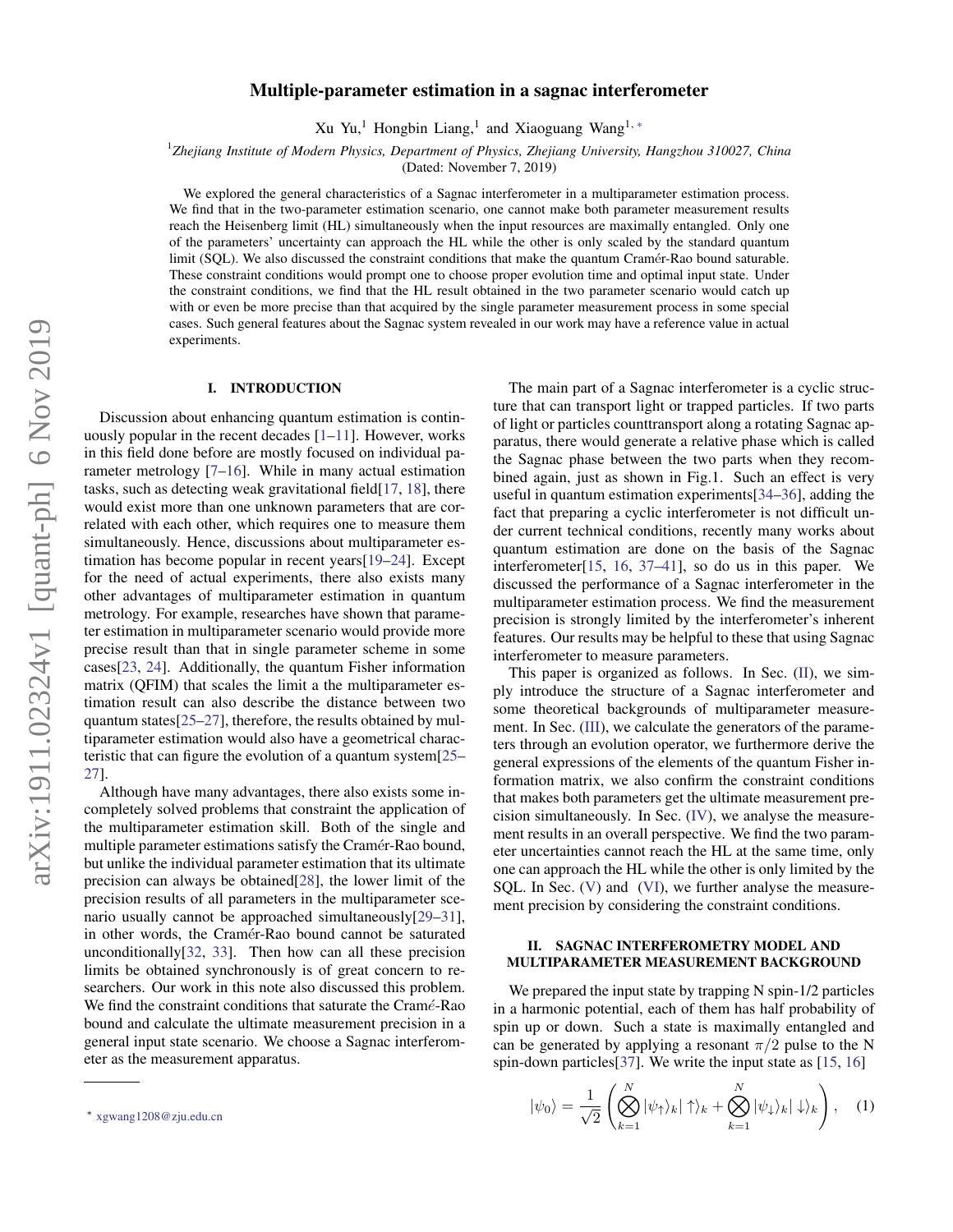<span id="page-1-6"></span>,



Figure 1. Schematic diagram of the parameter measurement in a Sagnac interferometry. The Sagnac system here is simplified as a clockwise rotating disc with uniform angular velocity  $\Omega$ . The input state which is prepared by trapping N spin-1/2 particles in a harmonic potential with frequency  $\omega$  is injected into the Sagnac system and transformed by driving the spin-up and spin-down particles countertransport along the disc with sweeping angular frequency  $\omega_p(t)$  in the rotating frame. The output state containing the information of  $ω$  and  $Ω$  is formed when the particles recombine again. One can readout these parameters by detecting the output state.

where  $|\psi\rangle_k$  is the k'th particle's position state in the harmonic potential. In this paper, we assume the position states of the particles with uniform spin direction has the same form, i.e., $|\psi_{\uparrow}\rangle_k = |\psi_{\uparrow}\rangle$ ,  $|\psi_{\downarrow}\rangle_k = |\psi_{\downarrow}\rangle$ . When the input particles encounter with the Sagnac system, the spin-up and down ones are driven to counter-transport along a circular path of radius R with angular velocity  $\omega_p(t) \pm \Omega$  in the laboratory frame, as seen in Fig.1. The effect of the Sagnac interferometer to the input resource is characterized by the Hamiltonian[\[15\]](#page-7-17)

$$
H(t) = \sum_{k=1}^{N} \hbar \omega a_k^{\dagger} a_k + i \hbar \mu \sqrt{\omega} \left( a_k - a_k^{\dagger} \right) \left( \Omega + \sigma_z^{(k)} \omega_p(t) \right),
$$
\n(2)

where  $\mu = \sqrt{m/(2\hbar)}R$ , with m is the mass of a single particle,  $a_k^{\dagger}(a_k)$  is the creation (annihilation) operator of the k'th particle for the position state in the harmonic trap,  $\sigma_z^{(k)}$  =  $|\uparrow\rangle_k\langle\uparrow| - |\downarrow\rangle_k\langle\downarrow|$  is the pseudo-spin operator of the k'th particle,  $\omega$  is the frequency of the harmonic potential,  $\Omega$  is the angular velocity of the Sagnac system and  $\omega_p(t)$  is the relative angular velocity between the trapped particles and the rotating Sagnac interferometer.  $\omega$  and  $\Omega$  are the two parameters we intend to estimate. Supposing  $t = 0$  is the time when particles enter the Sagnac system and then split into two parts and recombined again at time  $\tau$ . As the two opposite paths forms a complete circle,  $\tau$  should satisfy  $\int_0^{\tau} \omega_p(t) dt = \pi$ . Through the Hamiltonian Eq. [\(2\)](#page-1-0), we can write the evolution operator of the Sagnac interferometer

<span id="page-1-3"></span>
$$
U(\tau) = \bigotimes_{k=1}^{N} U_k(\tau)
$$
  
= 
$$
\bigotimes_{k=1}^{N} e^{-i\omega a_k^{\dagger} a_k \tau} e^{i\Phi_k(\omega,\Omega,\tau)} D_k[\eta_k(\omega,\Omega,\tau)],
$$
 (3)

where

$$
\Phi_k(\omega, \Omega, \tau) = \int_0^{\tau} \int_0^{t_1} f_k(\omega, \Omega, t_1) f_k(\omega, \Omega, t_2) \n\cdot \sin(\omega(t_1 - t_2)) dt_2 dt_1, \n\eta_k(\omega, \Omega, \tau) = -\int_0^{\tau} f_k(\omega, \Omega, t) e^{i\omega t} dt, \nf_k(\omega, \Omega, t) = \sqrt{\frac{m\omega}{2\hbar}} R\left(\Omega + \sigma_z^{(k)} \omega_p(t)\right).
$$
\n(4)

and  $D_k[\eta] = e^{\eta a_k^{\dagger} - \eta^* a_k}$  refers to the displacement operator.

For a quantum estimation with multiple parameters  $(\theta_1, \theta_2, \dots)$  in a pure state  $|\psi\rangle$ , its precision is scaled by the Cramér-Rao bound

<span id="page-1-5"></span><span id="page-1-1"></span>
$$
\mathcal{C} \geqslant \frac{1}{\nu} \mathcal{F}^{-1}.\tag{5}
$$

Where  $\nu$  is the times of experiments, C is the estimationerror covariance matrix of the parameters with elements  $C_{ij} =$  $\text{Cov}(\theta_i, \theta_j) \ = \ \langle \psi | \frac{1}{2} (\theta_i \theta_j + \theta_j \theta_i) | \psi \rangle - \langle \psi | \theta_i | \psi \rangle \langle \psi | \theta_j | \psi \rangle, \ \mathcal{F}$ is the quantum Fisher information matrix(QFIM) that is defined as  $\mathcal{F}_{ij} = 4\text{Re}(\langle \partial_{\theta_i}\psi | \partial_{\theta_i}\psi \rangle - \langle \partial_{\theta_i}\psi | \psi \rangle \langle \psi | \partial_{\theta_i}\psi \rangle)$  and  $\mathcal{F}^{-1}$  refers to the inverse matrix of  $\mathcal F$  (here we only consider the full rank matrix  $F$  case). If the final state is generated by imposing an unitary operation to the initial state, i.e.,  $|\psi\rangle = U|\psi_0\rangle$ , the QFIM can be simplified as  $\mathcal{F}_{ij} = 4 \text{Cov}(\mathcal{H}_{\theta_i}, \mathcal{H}_{\theta_j}) = 4 (\langle \psi_0 | \frac{1}{2} (\mathcal{H}_{\theta_i} \mathcal{H}_{\theta_j} + \mathcal{H}_{\theta_j} \mathcal{H}_{\theta_i}) | \psi_0 \rangle \langle \psi_0 | \mathcal{H}_{\theta_i} | \psi_0 \rangle \langle \psi_0 | \mathcal{H}_{\theta_i} | \psi_0 \rangle$  with  $\mathcal{H}_{\theta_i} = i(\partial_{\theta_i} U^{\dagger}) U$  is the gen-erator of U[\[12\]](#page-7-20). Then in our scenario of two-parameter( $\omega$ , $\Omega$ ) measurement, the Cramér-Rao bound is

<span id="page-1-2"></span><span id="page-1-0"></span>
$$
\begin{pmatrix}\n\delta^2 \omega & \text{Cov}(\omega, \Omega) \\
\text{Cov}(\Omega, \omega) & \delta^2 \Omega\n\end{pmatrix} \geq \frac{1}{4} \begin{pmatrix}\n\Delta^2 \mathcal{H}_{\omega} & \text{Cov}(\mathcal{H}_{\omega}, \mathcal{H}_{\Omega}) \\
\text{Cov}(\mathcal{H}_{\Omega}, \mathcal{H}_{\omega}) & \Delta^2 \mathcal{H}_{\Omega}\n\end{pmatrix}^{-1}
$$
\n(6)

here we have set  $\nu = 1$  for simplicity and  $\delta^2 \omega(\Omega)$  is the variance of parameter  $\omega(\Omega)$  while  $\Delta^2 \mathcal{H}_{\omega(\Omega)} = \langle \psi_0 | \mathcal{H}_{\omega(\Omega)}^2 | \psi_0 \rangle \langle \psi_0 | \mathcal{H}_{\omega(\Omega)} | \psi_0 \rangle^2$  denotes the measurement variance of  $\mathcal{H}_{\omega(\Omega)}$ in the input state. Note that the symbol  $\geq$  in Eq. [\(5\)](#page-1-1) means for any vector  $\mathbf{x} = (x_1, x_2, \dots, )^T$ , Eq. [\(5\)](#page-1-1) should satisfy  $\mathbf{x}^\mathsf{T} C \mathbf{x} \geq \mathbf{x}^\mathsf{T} \mathcal{F}^{-1} \mathbf{x}$ , let  $\mathbf{x} = (0, \cdots, 0, 1, 0, \cdots)^\mathsf{T}$ , and we will obtain  $C_{ii} \ge T_{ii}^{-1}$ . Using this in Eq. [\(6\)](#page-1-2), we get

$$
\delta^2 \omega \geq \frac{1}{4} \frac{\Delta^2 \mathcal{H}_{\Omega}}{\Delta^2 \mathcal{H}_{\omega} \Delta^2 \mathcal{H}_{\Omega} - |\text{Cov}(\mathcal{H}_{\omega}, \mathcal{H}_{\Omega})|^2},
$$
  

$$
\delta^2 \Omega \geq \frac{1}{4} \frac{\Delta^2 \mathcal{H}_{\omega}}{\Delta^2 \mathcal{H}_{\omega} \Delta^2 \mathcal{H}_{\Omega} - |\text{Cov}(\mathcal{H}_{\omega}, \mathcal{H}_{\Omega})|^2},
$$
(7)

where the two equality signs hold simultaneously if and only if[\[14\]](#page-7-21)

<span id="page-1-4"></span>
$$
\langle \psi_0 | \left[ \mathcal{H}_{\omega}, \mathcal{H}_{\Omega} \right] | \psi_0 \rangle = 0. \tag{8}
$$

The variances in the last equations reflect the absolute value of the fluctuate of the measured parameters, which is not a very suitable criterion to scale the measurement precision as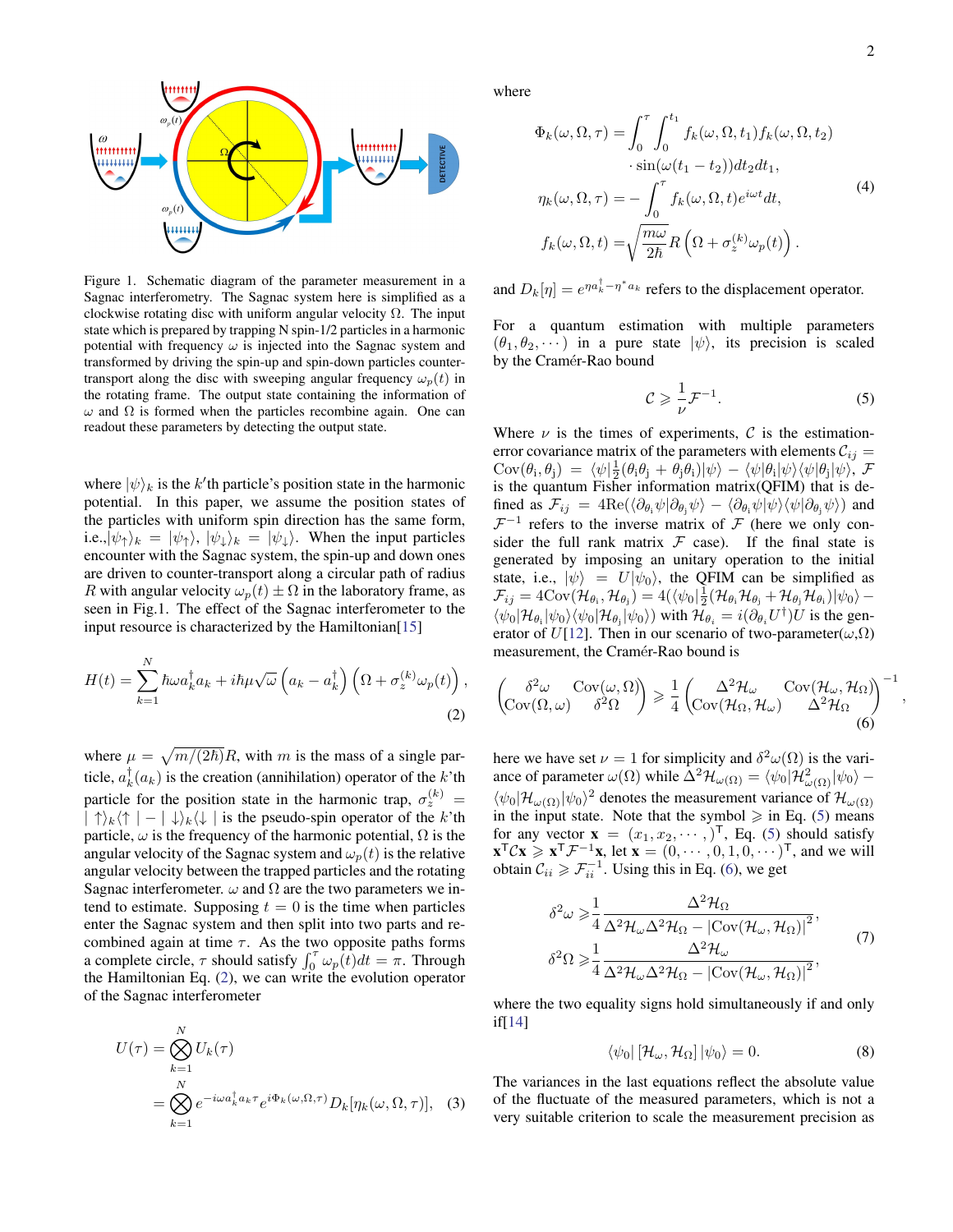the same fluctuation of different sample values usually signify quite different stability. We think the relative variances, which is defined as  $\delta^2 \omega(\Omega)_{\rm r} = \delta^2 \omega(\Omega) / \omega_0^2(\Omega_0^2)$ , with  $\omega_0(\Omega_0)$  is the selected true value of the parameter, is more appropriate, so in the following parts, we would calculate and discuss the relative variances rather than the absolute variances.

## <span id="page-2-0"></span>III. CALCULATING THE MEASUREMENT PRECISION

Through Eq. [\(3\)](#page-1-3),  $\mathcal{H}_{\omega(\Omega)}$  can be expressed as

$$
\mathcal{H}_{\omega} = \sum_{k=1}^{N} \mathcal{H}_{\omega}^{(k)}, \quad \mathcal{H}_{\Omega} = \sum_{k=1}^{N} \mathcal{H}_{\Omega}^{(k)}, \tag{9}
$$

with  $\mathcal{H}^{(k)}_{\omega(\Omega)} = i(\partial_{\omega(\Omega)}U_k(\tau)^{\dagger})U_k(\tau)$  is the single particle generator operator. Then the elements of the QFIM is given by

$$
\Delta^2 \mathcal{H}_{\omega(\Omega)} = \sum_{k=1}^N \Delta^2 \mathcal{H}_{\omega(\Omega)}^{(k)} + \sum_{k_1 \neq k_2}^N \text{Cov}(\mathcal{H}_{\omega(\Omega)}^{(k_1)}, \mathcal{H}_{\omega(\Omega)}^{(k_2)}),
$$

$$
= N \Delta^2 \mathcal{H}_{\omega(\Omega)}^{(k)}
$$

$$
+ (N^2 - N) \text{Cov}(\mathcal{H}_{\omega(\Omega)}^{(k_1)}, \mathcal{H}_{\omega(\Omega)}^{(k_2)}),
$$
(10)

$$
Cov(\mathcal{H}_{\omega}, \mathcal{H}_{\Omega}) = Cov(\mathcal{H}_{\Omega}, \mathcal{H}_{\omega})
$$
  
\n
$$
= \sum_{k=1}^{N} Cov(\mathcal{H}_{\omega}^{(k)}, \mathcal{H}_{\Omega}^{(k)}) + \sum_{k_1 \neq k_2}^{N} Cov(\mathcal{H}_{\omega}^{(k_1)}, \mathcal{H}_{\Omega}^{(k_2)})
$$
  
\n
$$
= NCov(\mathcal{H}_{\omega}^{(k)}, \mathcal{H}_{\Omega}^{(k)})
$$
  
\n
$$
+ (N^2 - N)Cov(\mathcal{H}_{\omega}^{(k_1)}, \mathcal{H}_{\Omega}^{(k_2)}),
$$
 (11)

where the second step in Eq. [\(10\)](#page-2-2) and the third step in Eq. [\(11\)](#page-2-3) have considered the fact that as each  $\mathcal{H}^{(k)}_{\omega(\Omega)}$  has the same position in our system, all variances or covariances of the generator operators should be equal in the input state. Thereby the constraint condition in Eq. [\(8\)](#page-1-4) becomes

$$
\langle \psi_0 | \sum_{k=0}^N [\mathcal{H}_{\omega}^{(k)}, \mathcal{H}_{\Omega}^{(k)}] | \psi_0 \rangle = 0 \Leftrightarrow \langle \psi_0 | [\mathcal{H}_{\omega}^{(k)}, \mathcal{H}_{\Omega}^{(k)}] | \psi_0 \rangle = 0.
$$
\n(12)

According to the expression of the operator  $U_k(\tau)$  in Eq. [\(3\)](#page-1-3),  $\mathcal{H}^k_{\omega(\Omega)}$  can be further expressed as

$$
\mathcal{H}_{\omega}^{(k)} = \left[ (i\partial_{\omega}\eta_k^* - \tau\eta_k^*)a_k + h.c. \right] + i\frac{1}{2}(\eta_k\partial_{\omega}\eta_k^* - h.c.)
$$

$$
+ \partial_{\omega}\Phi_k - \tau a_k^{\dagger}a - \tau|\eta_k|^2, \tag{13}
$$

<span id="page-2-4"></span>
$$
\mathcal{H}_{\Omega}^{(k)} = i(\partial_{\Omega} \eta_k^* a_k - h.c.) + i \frac{1}{2} (\eta_k \partial_{\Omega} \eta_k^* - h.c.) + \partial_{\Omega} \Phi_k.
$$

Here we have let  $\eta_k = \eta_k(\omega, \Omega, \tau)$ ,  $\Phi_k = \Phi_k(\omega, \Omega, \tau)$  in Eqs. [\(13\)](#page-2-4) for cleanness. Inserting Eqs. [\(4\)](#page-1-5) into the last equalities and ignoring the constant terms, yields

$$
\mathcal{H}_{\omega}^{(k)} = (K_1 a_k + K_1^* a_k^{\dagger}) - (K_2 a_k + K_2^* a_k^{\dagger}) \sigma_z^{(k)} + \lambda \sigma_z^{(k)} - \tau a_k^{\dagger} a_k,
$$
\n(14)

<span id="page-2-8"></span><span id="page-2-7"></span><span id="page-2-5"></span>
$$
\mathcal{H}_{\Omega}^{(k)} = (\delta_1 a_k + \delta_1^* a_k^{\dagger}) + \delta_2 \sigma_z^{(k)},\tag{15}
$$

where

$$
K_{1} = \mu \sqrt{\omega} \Omega \left[ \left( \tau - i \frac{1}{2\omega} \right) q^{*}(\omega, \tau) - i \partial_{\omega} q^{*}(\omega, \tau) \right],
$$
  
\n
$$
K_{2} = \mu \sqrt{\omega} \left[ \left( i \frac{1}{2\omega} - \tau \right) p^{*}(\omega, \tau) + i \partial_{\omega} p^{*}(\omega, \tau) \right],
$$
  
\n
$$
\lambda = \mu^{2} \Omega \left\{ \frac{1}{\omega} \int_{0}^{\tau} \omega_{p}(t) [\cos \omega(t - \tau) - \cos(\omega t)] dt + 2 \int_{0}^{\tau} \omega_{p}(t) (t - \tau) \sin(\omega t) dt \right\},
$$
  
\n
$$
\delta_{1} = -i \frac{2\mu}{\sqrt{\omega}} \sin \left( \frac{\omega \tau}{2} \right) e^{-i \frac{\omega}{2} \tau},
$$
  
\n
$$
\delta_{2} = 2\pi \mu^{2} \left( 1 - \frac{1}{\pi} \int_{0}^{\tau} \omega_{p}(t) \cos[\omega(\tau - t)] dt \right),
$$
  
\nwith  $\mu = \sqrt{\frac{m}{2\hbar}} R, p(\omega, \tau) = \int_{0}^{\tau} \omega_{p}(t) e^{i\omega t} dt$  and  $q(\omega, t) =$   
\n
$$
\int_{0}^{\tau} e^{i\omega t} dt
$$
. The commutation relation between  $\mathcal{H}_{\omega}^{(k)}$  and  $\mathcal{H}_{\Omega}^{(k)}$  is  $[\mathcal{H}_{\omega}^{(k)}, \mathcal{H}_{\Omega}^{(k)}] = (K_{1} \delta_{1}^{*} - K_{1}^{*} \delta_{1}) + (\delta_{1} K_{2}^{*} - \delta_{1}^{*} K_{2}) \sigma_{z}^{(k)} + (\delta_{1} a_{k} - \delta_{1}^{*} a_{k}^{\dagger}) \tau$ . Substituting Eqs. (16) and considering the fact that spin up and down particles in the input state is half to half that leads to  $\langle \psi_{0} | \sigma_{z}^{(k)} | \psi_{0} \rangle = 0$ , the constraint condition of Eq. (12) can be simplified as

<span id="page-2-9"></span><span id="page-2-2"></span>
$$
\sin\left(\frac{\omega_0 \tau}{2}\right) = 0 \quad \Rightarrow \quad \tau = \kappa \cdot \frac{2\pi}{\omega_0}, \quad \kappa = 1, 2, \cdots, (17)
$$

<span id="page-2-3"></span>or

<span id="page-2-10"></span>
$$
\frac{\mu\Omega_0}{\sqrt{\omega_0}}\sin\left(\frac{\omega_0\tau}{2}\right) = \text{Re}\left(e^{-i\frac{\omega_0\tau}{2}}\langle\psi_0|a_k|\psi_0\rangle\right) \neq 0, \tag{18}
$$

<span id="page-2-6"></span>here  $\text{Re}(\cdot)$  means the real part of a complex number. We also have replaced  $\omega(\Omega)$  with the selected true value of  $\omega_0(\Omega_0)$  in the last equations. Up to now we have prepared everything well to calculate the measurement precision. The calculation process can be reduced as follow: Combining Eqs. [\(14\)](#page-2-7)∼[\(15\)](#page-2-8), [\(10\)](#page-2-2)∼[\(11\)](#page-2-3), we figure out the general expression of the QFIM, again combining Eqs. [\(7\)](#page-1-6), we would get the lower limits of the measured parameters' relative variances, while Eqs. [\(17\)](#page-2-9)∼[\(18\)](#page-2-10) enable the two lower bounds can be achieved simultaneously. Next we would analyse the measurement results by considering the input state.

## <span id="page-2-1"></span>IV. GENERAL ANALYSIS OF THE MEASUREMENT PRECISION

We first calculate the terms in Eqs.  $(10)~ (11)$  $(10)~ (11)$  $(10)~ (11)$  from Eqs. [\(14\)](#page-2-7)∼[\(15\)](#page-2-8) under a general input state in Eq. [\(1\)](#page-0-2). We find

<span id="page-2-11"></span>
$$
\Delta \mathcal{H}_{\omega}^{2} = AN + BN^{2}, \qquad \Delta \mathcal{H}_{\Omega}^{2} = CN + DN^{2},
$$
  

$$
\Delta \mathcal{H}_{\omega}^{2} \Delta \mathcal{H}_{\Omega}^{2} - |\text{Cov}(\mathcal{H}_{\omega}, \mathcal{H}_{\Omega})|^{2} = EN^{2} + FN^{3}.
$$
 (19)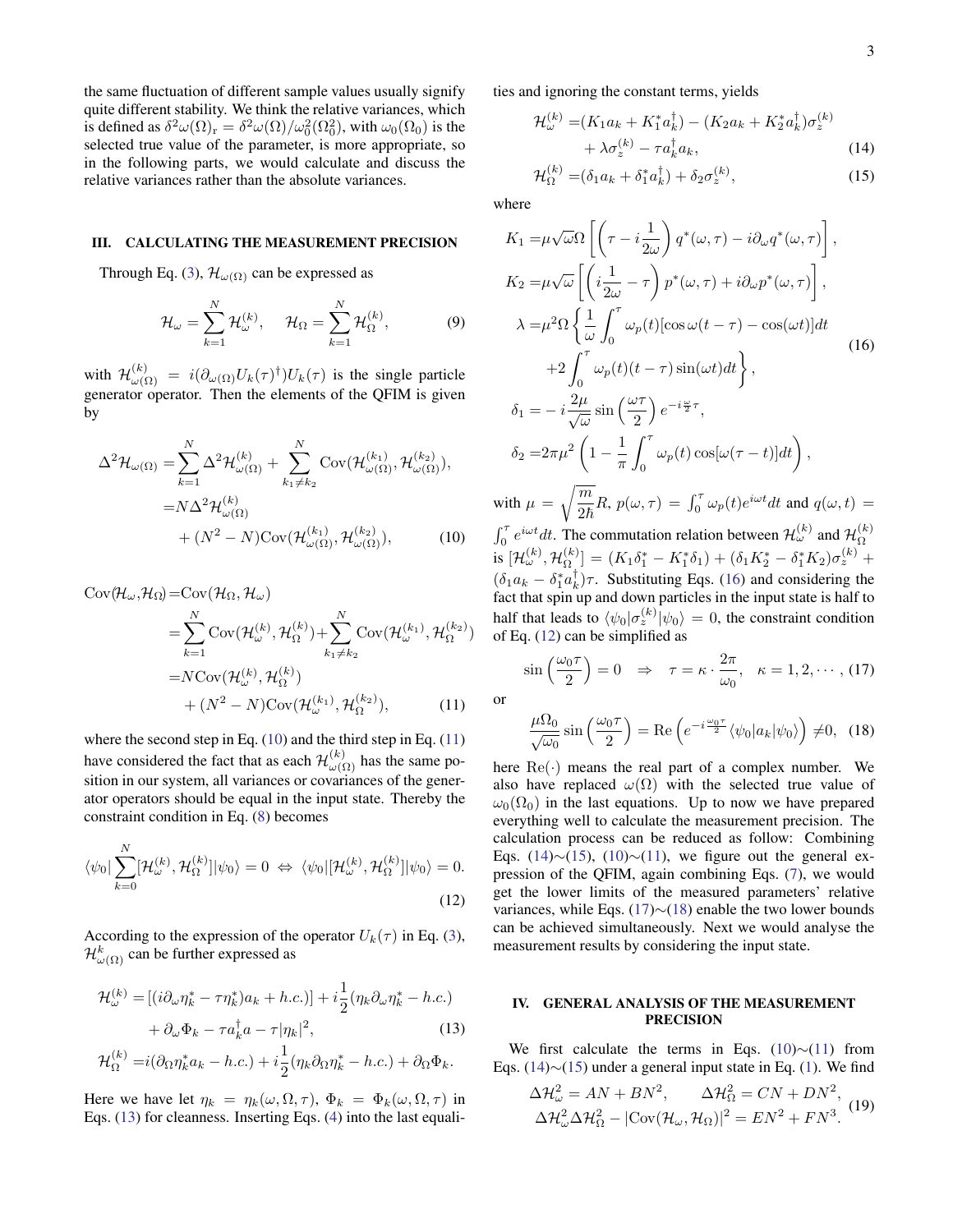Where  $A, B, C, D, E, F$  are real prefactors that are related to the selected true value  $\omega_0(\Omega_0)$ , the evolution time  $\tau$  and the input state. The concrete expressions of theses prefactors, especially  $A, E, F$ , are extremely long, we don't plan to list them in this paper, we just analyse them. From Eqs. [\(7\)](#page-1-6), it's clearly that if we want the measurement precision limit of  $\omega(\Omega)$  to reach the HL when  $N \gg 1$ , we should let  $B(D) = 0$ . The condition that makes  $B(D) = 0$  is

$$
B = 0 \Leftrightarrow 2\text{Re}\left(K_1\langle\psi_0|a_k\sigma_z^{(k)}|\psi_0\rangle - K_2\langle\psi_0|a_k|\psi_0\rangle\right) + \lambda
$$

$$
= \tau \langle \psi_0 | a_k^{\dagger} a_k \sigma_z^{(k)} | \psi_0 \rangle, \tag{20}
$$

$$
D = 0 \Leftrightarrow \frac{\delta_2}{2} + \text{Re}\left(\delta_1 \langle \psi_0 | a_k \sigma_z^{(k)} | \psi_0 \rangle \right) = 0. \tag{21}
$$

Here  $K_1, K_2, \lambda, \sigma_1, \sigma_2$  are seen in Eqs. [\(16\)](#page-2-5). The right side of Eq. [\(20\)](#page-3-1) can be denoted as the mean energy difference between spin up and down particles as  $\langle \psi_0 | a_k^{\dagger} a_k \sigma_z^{(k)} | \psi_0 | \rangle =$  $1/2(\langle\psi_\uparrow|a^\dagger_ka_k|\psi_\uparrow\rangle-\langle\psi_\downarrow|a^\dagger_ka_k|\psi_\downarrow\rangle)=1/(2\hbar\omega_0)(\bar{E}_k^\uparrow-\bar{E}_k^\downarrow)=$  $1/(2N\hbar\omega_0)(\vec{E}^{\uparrow} - \vec{E}^{\downarrow})$ . Unfortunately, calculating shows if conditions in Eqs. [\(20\)](#page-3-1) and [\(21\)](#page-3-2) are both met, that will lead  $F$ be equal to zero as well. Which means the optimal measuring results of the two parameters cannot achieve the HL simultaneously in current scenario. But if only one of the last two equations is satisfied, for example,  $B$  or  $D$  is equal to zero, there would be  $A \cdot D = F$  or  $B \cdot C = F$ , hence for large particle number cases, namely,  $N \gg 1$ , we would have

<span id="page-3-3"></span>
$$
B = 0 \Rightarrow AD = F
$$
  

$$
\Rightarrow \delta^2 \omega_r \sim \frac{1}{N} \cdot \frac{1}{4\omega_0^2 A}, \ \delta^2 \Omega_r \sim \frac{1}{N^2} \cdot \frac{1}{4\Omega_0^2 D}.
$$
 (22)

<span id="page-3-5"></span>
$$
D = 0 \Rightarrow BC = F
$$
  

$$
\Rightarrow \delta^2 \omega_r \sim \frac{1}{N^2} \cdot \frac{1}{4\omega_0^2 B}, \ \delta^2 \Omega_r \sim \frac{1}{N} \cdot \frac{1}{4\Omega_0^2 C}.
$$
 (23)

In other words, with the input state in Eq. [\(1\)](#page-0-2) and the Sagnac System depicted in Fig.1, at most one measurement result can reach the HL while the other would be scaled by the SQL. Such as it is, we may be able to choose which one be the HL. We have mentioned before that if we want the two relative variances reach their lower limits at the same time, a constraint condition in Eq. [\(17\)](#page-2-9) or [\(18\)](#page-2-10) should be satisfied. Now we consider the constraint condition.

We call Eq. [\(17\)](#page-2-9) Condition I, Eq. [\(18\)](#page-2-10) Condition II. We would do some further analysis about the measurement precision under these two conditions. For the sake of simplicity, we set the relative rotating angular velocity  $\omega_p(t)$  a constant function. This is a feasible choice in actual experiments as  $\omega_p(t)$ is constant means the potential well rotates uniformly around the Sagnac apparatus, which is easier to be operated and has higher stability than the variable rotation system.

## <span id="page-3-0"></span>V. CONSTRAINT CONDITION I

Condition Eq. [\(17\)](#page-2-9) determines the evolution time  $\tau$  with a series of discrete values that leads  $\delta_1$  to 0. Then  $\omega_p$  =

 $\omega_0/(2\kappa)$ , with  $\kappa$  any positive integer. Parameters in Eqs.[\(16\)](#page-2-5) are also determined

$$
K_1 = -i\frac{2\mu\pi\kappa\Omega_0}{\omega_0^{3/2}}, \quad K_2 = i\frac{\mu\pi}{\sqrt{\omega_0}}
$$
  

$$
\lambda = -\frac{2\mu^2\pi\Omega_0}{\omega_0}, \qquad \delta_2 = 2\mu^2\pi.
$$
 (24)

<span id="page-3-2"></span><span id="page-3-1"></span>Here  $\mu = \sqrt{m/(2\hbar)}R$ , represents the feature of the Sagnac interferometer,  $\omega_0(\Omega_0)$  is the selected true value of  $\omega(\Omega)$ . Such a simplification makes  $C, E$  in Eqs. [\(19\)](#page-2-11) equal to zero, meanwhile  $D = \delta_2^2$ ,  $A/F = 1/\delta_2^2$ . As D is not zero, the minimum uncertainty of  $\omega$  cannot reach the HL. Therefore, we should let  $B = 0$  in this part. From Eq. [\(22\)](#page-3-3), we find the lower limit of the relative variance  $\delta \omega(\Omega)_{r}$  is

$$
\delta^2 \omega_{\rm r} = \frac{1}{N} \cdot \frac{1}{4\omega_0^2 A},\tag{25}
$$

<span id="page-3-4"></span>
$$
\delta^2 \Omega_r = \frac{1}{N^2} \cdot \frac{1}{4\Omega_0^2 \delta_2^2} = \frac{1}{N^2} \cdot \frac{1}{16\pi^2 \mu^4 \Omega_0^2},\tag{26}
$$

Obviously the measurement precision of  $\omega$  is bounded by the SQL while the one of  $\Omega$  can reach the HL. Besides, this HL item is the same as the one with single parameter estimation[\[15\]](#page-7-17). Generally speaking, compared with single parameter estimation, multi-parameter estimation has more constraint conditions and hence the measurement precision is usually lower, but here we get the same result, which means our measurement scenario is advisable to maintain measurement precision that is obtained by single parameter measurement scenario. Additionally, the result in Eq. [\(26\)](#page-3-4) is determined only by the Sagnac interferometer and the particle mass while has no concern with the trapping well, that is to say, whatever trapping potential and input state are chosen, we would always get the same HL result when measuring  $\Omega$ . Such a stability may quite useful in practical experiments. The input state here only affects the measurement precision of  $\omega$ , whose influence is reflected in the value of the prefactor A that larger value of A leads to more precise result. We would post some special states as examples to calculate the lower limit of  $\delta^2 \omega_r$ and compare which is better.

## A. Fock State

Assume the particles' position states are eigenstates of the harmonic trapping potential. Without loss of generality, we set  $|\psi_{\uparrow}\rangle = |n_1\rangle, |\psi_{\downarrow}\rangle = |n_2\rangle$ . Then the input state is  $|\psi_0\rangle = 1/$ √  $\overline{2} \left(\stackrel{N}{\bigotimes}\right.$  $\bigotimes_{k=1}^N |n_1,\uparrow\rangle_k + \bigotimes_{k=1}^N$  $\bigotimes_{k=1}^N |n_2,\downarrow\rangle_k$ . The condition in Eq. [\(20\)](#page-3-1) therefore can be transformed as  $\hat{E}^{\downarrow} - \hat{E}^{\uparrow}$  $N\hbar\omega_0(n_2-n_1)/2\,=\,N\omega_0\Omega_0\hbar\mu^2/\kappa,$  where  $\hat{E}^{\uparrow(\downarrow)}$  refers to the total average trapping energy of the spin up(down) particles. That means if we want the best measurement precision of  $\Omega$  to reach the HL, the spin down particles in the trapping well should have higher energy than the spin up ones with a certain energy gap, which as well determines the energy level difference between the two types of particles that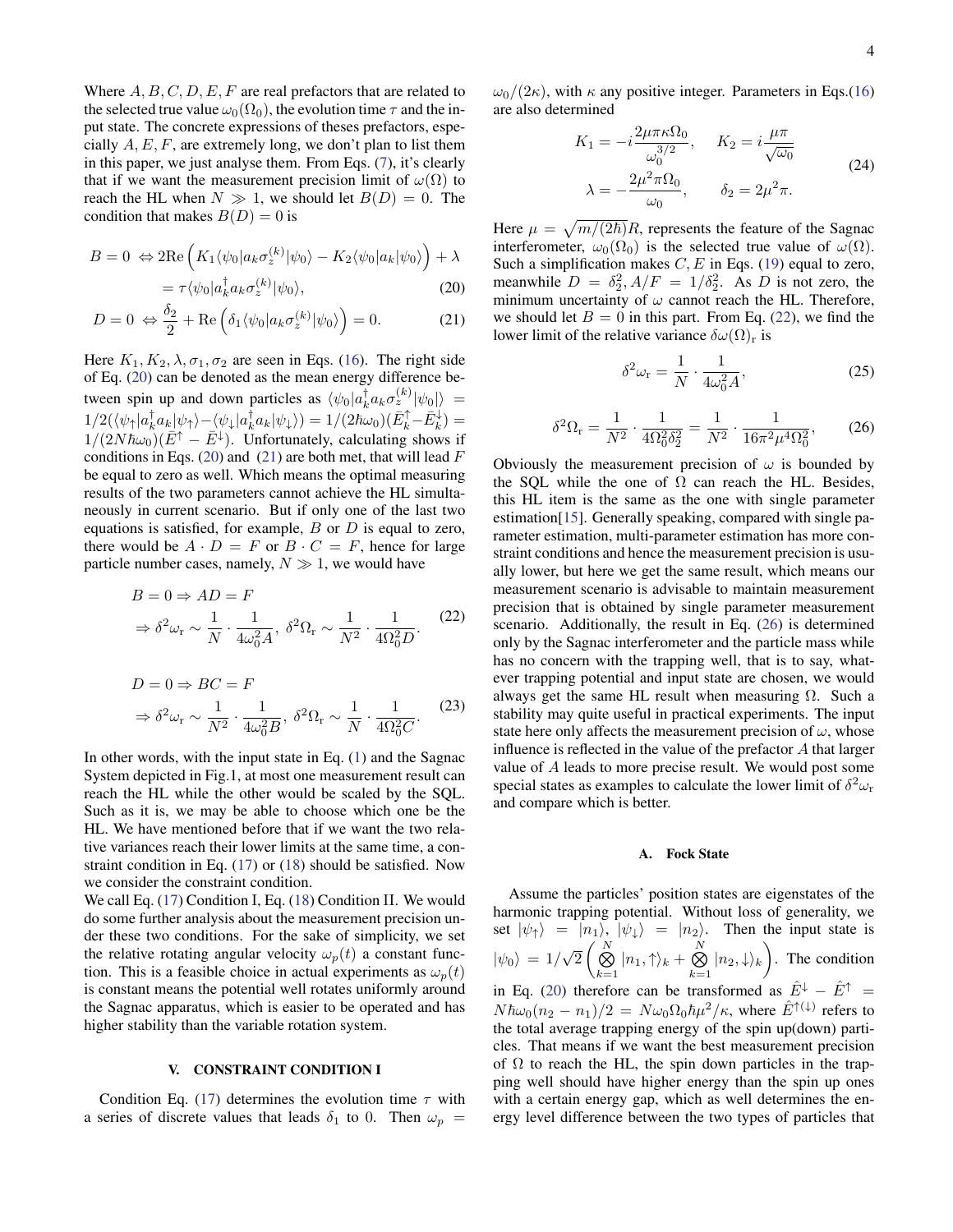

Figure 2. The distribution of the log scaling ratio between the minimum relevant variances of  $\omega$  in the coherent state and Fock state cases. We set  $\mu^{-2}$  as the unit of the frequency and let the total energy levels,i.e.,  $n_1 + n_2$  or  $|\alpha_1|^2 + |\alpha_2|^2$  is 100.  $\kappa$  represents the evolution time. Points with value larger than zero means Fock state is better, otherwise the coherent state case gets more precise measurement result.

 $n_2 - n_1 = 2\Omega_0 \mu^2/\kappa$ . The minimum relative variances of  $\omega$ now yields

$$
(\delta^2 \omega_r)_m = \frac{1}{N} \frac{1}{4\mu^2 \pi^2 [(n+1)(\omega_0 + 4\kappa^2 \Omega_0^2/\omega_0) + 8\mu^2 \Omega_0^2]}.
$$
\n(27)

Where  $n = n_1 + n_2$  is the gross energy level that satisfies  $n \geq 2\Omega_0 \mu^2/\kappa$  with equality only holds for  $n_1 = 0$ , that is, the spin up particles must be prepared in the ground state. We can see the true value of  $\omega(\Omega)$ , the total energy levels of the particles and the evolution time would affect the measurement precision. For a given Sagnac metrology system, that means  $\mu$  is fixed, to improve the measurement precision, the value of  $\Omega_0$ , the evolution time and the gross trapping energy level of the particles should be as large as possible, while the value of  $ω_0$  should be selected as far away as possible from  $2κΩ_0$ .

#### B. Coherent State

Here we calculate the measurement result of  $\omega$  when the motional states are coherence states, i.e., $|\psi_{\uparrow}\rangle = |\alpha_1\rangle, |\psi_{\downarrow}\rangle =$  $|\alpha_2\rangle$ . Let  $\alpha_1 = r_1 e^{i\theta_1}, \alpha_2 = r_2 e^{i\theta_2}$ , with  $r_1, r_2$  positive real numbers,  $\theta_1, \theta_2 \in [-\pi, \pi]$ . We find the minimum relative variance of  $\omega$  is

<span id="page-4-0"></span>
$$
(\delta^2 \omega_r)_m = \frac{1}{N} \frac{1}{4\pi^2 \left[2\kappa r_1 + \mu(\sqrt{\omega_0} + 2\kappa \Omega/\sqrt{\omega_0})\right]^2}.
$$
(28)

To obtain this equation, the input coherent states should satisfy

$$
\theta_1 = -\frac{\pi}{2}, \begin{cases} \theta_2 = \frac{\pi}{2}, \ r_2 = r_1 + \frac{2\mu\Omega_0}{\sqrt{\omega_0}}, & \text{if } \omega_0 > 2\kappa\Omega_0 \\ \theta_2 = -\frac{\pi}{2}, \ r_2 = r_1 + \frac{\mu\sqrt{\omega_0}}{\kappa}. & \text{if } \omega_0 < 2\kappa\Omega_0 \end{cases}
$$
(29)

Let  $n = r_1^2 + r_2^2$ , indicates the total energy level of one pair anti-spin particles, then Eq. [\(28\)](#page-4-0) can be rewritten as

$$
(\delta^2 \omega_r)_m = \frac{1}{N} \cdot \frac{1}{16\pi^2 \kappa^2}.
$$
  

$$
\sqrt{\frac{1}{\left(\sqrt{(n-2\mu^2 \Omega_0^2/\omega_0)/2} + \frac{\mu \sqrt{\omega_0}}{2\kappa}\right)^2}}, \text{ if } \omega_0 > 2\kappa \Omega_0
$$
  

$$
\frac{1}{\left(\sqrt{(n-\mu^2 \omega_0/(2\kappa^2))/2} + \frac{\mu \Omega_0}{\sqrt{\omega_0}}\right)^2}.
$$
if  $\omega_0 < 2\kappa \Omega_0$  (30)

<span id="page-4-1"></span>Just like the previous Fock state example, here  $n$  as well has a lower bound, i.e.,  $n \ge \min[2\mu^2 \Omega_0^2/\omega_0, \mu^2 \omega_0/(2\kappa^2)].$ From Eq. [\(30\)](#page-4-1) we can see larger n and  $\kappa$  would lead to better measurement precision,nwhich is the same as the Fock state example. But the influence of the selected true value  $\omega_0(\Omega_0)$ here is not so obviously.

We would like to compare which of the two examples is more suitable for measuring  $\omega$ , as seen in Fig.2. We find the effect of the input resource is strongly influenced by  $\Omega_0$ . When  $\Omega_0$  is large, see the right picture, almost all (indeed all if  $\Omega_0$  is larger) the points in the picture has a value larger than zero, which means the measurement result obtained by the Fock state is almost always better than that achieved by the coherent state. The right picture also shows such superiority of Fock state is less influenced by the evolution time and strengthened when the selected  $\omega_0$  is smaller. On the contrary, when  $\Omega_0$  is small, see the left and middle pictures, the coherent state will be a better choice when the evolution time is large or the true value of  $\omega_0$  is small. However, no matter how small the  $\Omega_0$  is, the values of the points in the bottom-right area (with large  $\omega_0$  and low  $\kappa$ ) of the pictures are still larger than zero, means the Fock state still gets more precise result if we measurement  $\omega$  around a large true value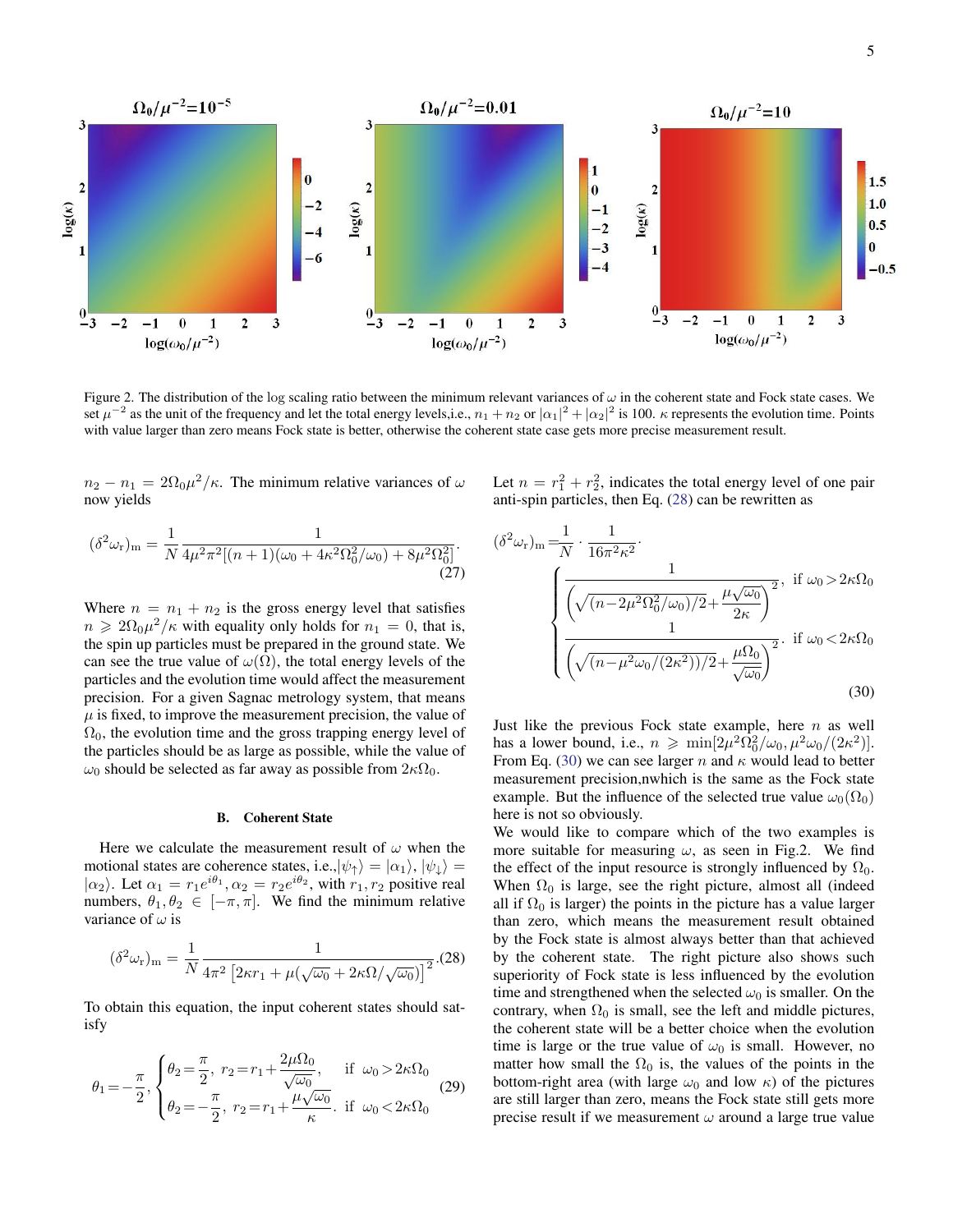with short evolution time.

### <span id="page-5-0"></span>VI. CONSTRAINT CONDITION II

Assume  $\langle \psi_0|a_k|\psi_0\rangle = x + iy$  with x, y are real numbers. Then constraint condition of Eq. [\(18\)](#page-2-10) yields

<span id="page-5-1"></span>
$$
\frac{\mu\Omega_0}{\sqrt{\omega_0}}\sin\left(\frac{\omega_0\tau}{2}\right) = x\cos\left(\frac{\omega_0\tau}{2}\right) + y\sin\left(\frac{\omega_0\tau}{2}\right) \neq 0. (31)
$$

It's hard to calculate the measurement precision if the evolution time  $\tau$  is correlated with the input state. In this part, we only discuss a relatively simple situation that  $\cos(\omega_0 \tau/2)$  = 0, then the constraint condition of Eq. [\(31\)](#page-5-1) becomes

$$
\tau = \frac{\pi}{\omega_0} (2\kappa + 1), \qquad y = \frac{\mu \Omega_0}{\sqrt{\omega_0}}.
$$
 (32)

Where  $\kappa$  is any arbitrary natural number. Just like the previous section, here we let the evolution time is independent with the input state and is determined only by  $\omega_0$ , so  $\omega_p = \omega_0/(2\kappa+1)$ and the parameters in Eqs. [\(16\)](#page-2-5) are

$$
K_1 = \frac{\Omega_0 \mu}{\omega_0^{3/2}} [1 - i(2\kappa + 1)\pi],
$$
  
\n
$$
K_2 = \frac{\mu}{\sqrt{\omega_0}} \left( -\frac{1}{2\kappa + 1} + i\pi \right),
$$
  
\n
$$
\lambda = -\frac{2\mu^2 \pi \Omega_0}{\omega_0}, \quad \delta_1 = -\frac{2\mu}{\sqrt{\omega_0}}, \quad \delta_2 = 2\mu^2 \pi.
$$
\n(33)

Unlike the previous part, here the prefactor  $B$  or  $D$  is not necessarily equal to zero. If  $B = 0 \& D \neq 0$ , the measurement re-sults would have the form as Eq. [\(22\)](#page-3-3) while if  $D = 0 \& B \neq 0$ , the results will be the form of Eq. [\(23\)](#page-3-5). So each of the two parameter's minimum uncertainty may reach the HL. The concrete general expressions of the prefactors  $A \sim D$  is still too complex, for the sake of simplicity, we shall explore the measurement precision just through some examples. We choose the coherent state, i.e., $|\psi_{\uparrow}\rangle = |\alpha_1\rangle, |\psi_{\downarrow}\rangle = |\alpha_2\rangle$  as the position input state in the following examples. Then the prefactors of  $A \sim D$  is simplified as

$$
A = \frac{1}{2} \left( |\alpha_1 \tau + K_2^* - K_1^*|^2 + |\alpha_2 \tau - K_1^* - K_2^*|^2 \right),
$$
  
\n
$$
B = \left[ \lambda + \text{Re}(K_1(\alpha_1 - \alpha_2)) - \text{Re}(K_2(\alpha_1 + \alpha_2)) - \frac{1}{2} \tau (|\alpha_1|^2 - |\alpha_2|^2) \right]^2,
$$
  
\n
$$
C = |\delta_1|^2,
$$
  
\n
$$
D = (\delta_2 + \text{Re}(\delta_1(\alpha_1 - \alpha_2)))^2.
$$
 (34)

We also set  $\alpha_1 = x_1 + iy_1, \alpha_2 = x_2 + iy_2$ . Consider the fact that  $\langle \psi_0 | a_k | \psi_0 \rangle = x + iy = 1/2[x_1 + x_2 + i(y_1 + y_2)]$ , the constraint conditions about the input state becomes

$$
y_1 + y_2 = \frac{2\mu\Omega_0}{\sqrt{\omega_0}}.\t(35)
$$

We would further analyse the ultimate measurement precisions with the condition  $B = 0$  or  $D = 0$ .



Figure 3. The ratio of  $\delta^2 \Omega(\omega)$  with coherent input state in Condition II to that in Condition I versus the true value of  $\Omega_0(\omega_0)$  with different negative  $x_1$ . We set coherent states in both conditions have the same trapping energy, i.e.,  $x_1^2 + x_2^2 + y_1^2 + y_2^2 = r_1^2 + r_2^2$  and let  $y_1 = 10$ . In (a), all lines lie in the below-one area and the line with smaller  $x_1$ is positioned lower. In (b), each line is similar to an upward opening parabola with the values of the bottom part are smaller than one, such part would expand when  $x_1$  becomes smaller.

# A.  $B = 0$  and  $D \neq 0$

First consider the case of  $B = 0 \& D \neq 0$ .  $B = 0$  leads to a constraint relationship between  $x_1$  and  $x_2$ 

$$
x_2 = \frac{1}{\pi (2\kappa + 1)^2 \sqrt{\omega}_0} \left\{ \mu(-\omega_0 + \Omega_0 + 2\kappa \Omega_0) + \left[ \pi^2 x_1^2 (2\kappa + 1)^4 \omega_0 + \mu^2 (-\omega_0 + \Omega_0 + 2\kappa \Omega_0)^2 - 2\pi x_1 (2\kappa + 1)^2 \mu \sqrt{\omega}_0 (\omega_0 + \Omega_0 + 2\kappa \Omega_0) \right]^{\frac{1}{2}} \right\}.
$$
 (36)

Therefore, with each of the two is settled, D would be identified. Note that  $\delta_2$  here is the same as the one in Eq. [\(26\)](#page-3-4) and  $\delta_1$  is a negative number, so the prefactor D may be larger than the one in Condition I section and hence we would get a more precise measurement result of  $\Omega$  if  $x_1 - x_2$  is also negative, which can be testified always true when  $x_1$  is less than zero. Fig.3(a) intuitively shows some cases that the coherent input state with  $x_1 < 0$  indeed performs better when measuring  $\Omega$  here than the previous one, no matter what the true value of  $\Omega_0$  be selected. Besides, the comparative measurement advantage becomes more obvious when the absolute value of  $x_1$  is larger.

We also do a comparison of the measurement results of  $\omega$ here and the one in Eq. [\(30\)](#page-4-1), as seen in Fig.3(b). Under the condition that  $\Omega_0 = 0.1 \mu^{-2}$ ,  $\kappa = 10$ , the measurement precision is better in this part only if the true value is selected not very far away from  $\mu^{-2}$ , and the range of such proper  $\omega_0$  would expand when the absolute value of  $x_1$  becomes larger. On the contrary, if  $\omega_0$  is small enough or large enough, coherent state in Condition I would have a more precise measurement result.

Combining these two pictures, we can say in some special cases, such as  $\omega_0 \approx \mu^{-2}$ ,  $\Omega_0 \approx 0.1 \mu^{-2}$  and short evolution time,  $\tau \sim 21\pi/\omega_0$ , the coherent state input resource in Condition II with negative  $x_1$  would get more precise measurement results of both parameters than the same trapping energy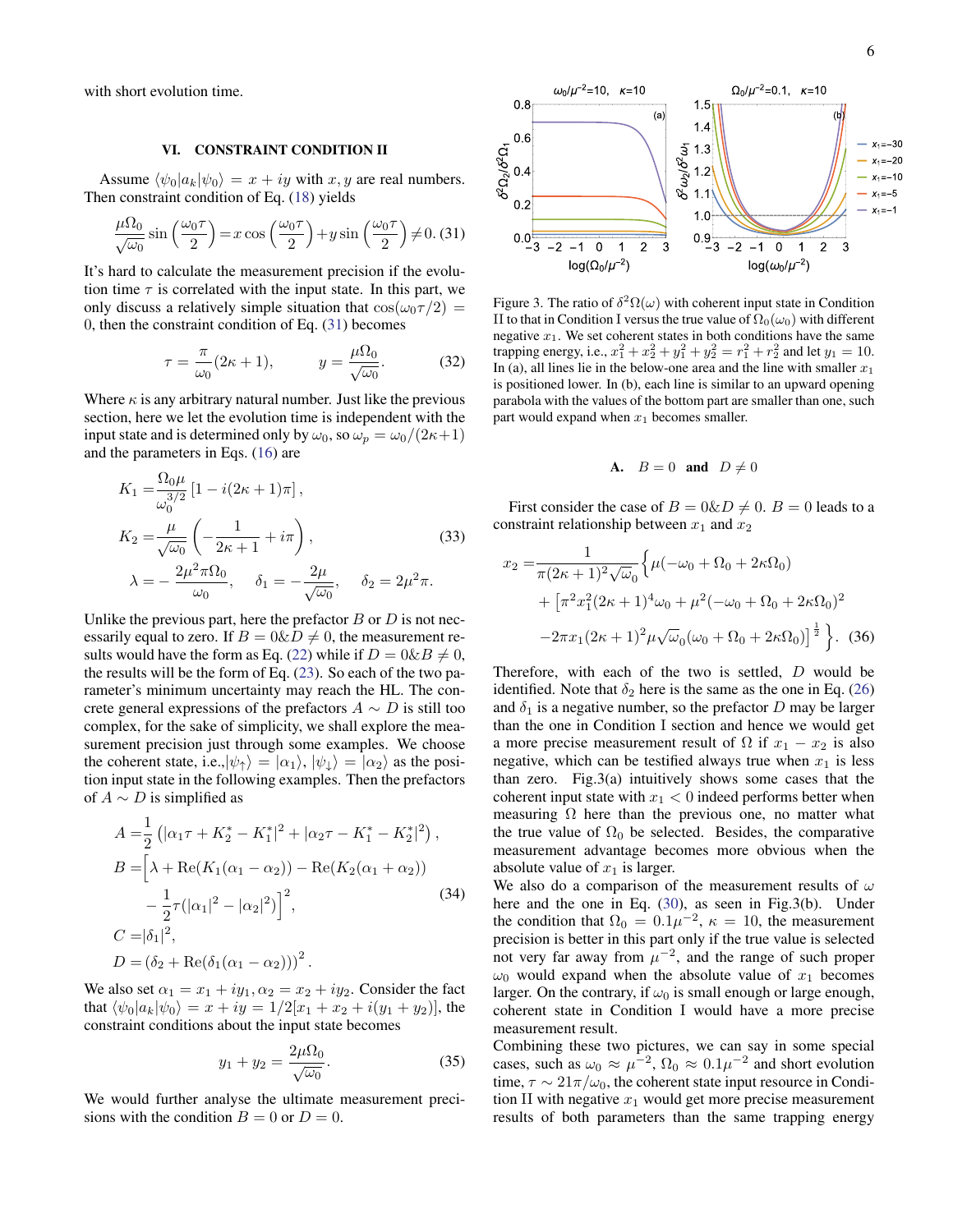coherent state in Condition I. As the measurement result of  $\Omega$  in Condition I is the same as that in single parameter estimation scenario, we would say with a Sagnac interferometer, at least in some special cases, measuring parameters in multiparameter schemes, the precision can surpass the one in individual parameter measurement schemes.

# **B.**  $D = 0$  and  $B \neq 0$

When  $B \neq 0 \& D = 0$ , that will lead to  $x_2 = x_1 - \mu \pi \sqrt{\omega_0}$ and the prefactors of  $B, C$  here can be written as

$$
B = \frac{\mu^2}{4\omega_0^2} \left[ 2\pi\mu\Omega_0 - 2\sqrt{\omega_0}x_0 \left( \frac{-2}{2\kappa + 1} + \pi^2(2\kappa + 1) \right) \right]^2, \tag{37}
$$

$$
C = \frac{4\mu^2}{\omega_0},\tag{38}
$$

where  $x_0 = (x_1 - \mu \pi \sqrt{\omega_0}/2)$ . On the other hand, the trapping energy of each particle in the potential well has the proper that  $\bar{E}_{k}^{\uparrow} + \bar{E}_{k}^{\downarrow} \sim |\alpha_{1}|^{2} + |\alpha_{2}|_{2}^{2} = x_{1}^{2} + x_{2}^{2} + y_{1}^{2} + y_{2}^{2} =$  $2x_0^2 + \hat{\mu}^2 \pi^2 \omega_0^2/2 + y_1^2 + y_2^2 \geqslant 2x_0^2 + \mu^2 \pi^2 \omega_0/2 + 2 \check{\mu}^2 \Omega_0^2 / \check{\omega}_0 \geqslant$  $\mu^2 \pi^2 \omega_0 / 2 + 2\mu^2 \Omega_0^2 / \omega_0$ , with the second last equality sign holds only if  $y_1 = y_2 = \mu \Omega_0 / \sqrt{\omega_0}$ . This property of the input state shows at least two facts: First, the trapping energy must large enough, or the measurement procedure in this part cannot be proceeded. Second, the sign of  $x_0$  makes no difference when calculating the trapping energy. So when the trapping energy is fixed, we can always choose a negative  $x_0$  in Eq. [\(37\)](#page-6-1) and hence B would have a positive correlation with  $|x_0|$ . As  $y_1, y_2$  don't affect the measurement results, for a fixed trapping energy input state, we'd better let  $y_1 = y_2 = \mu \Omega_0 / \sqrt{\omega_0}$ that makes  $|x_0|$  and as well B largest. On the other hand, as the value of  $C$  in Eq. [\(38\)](#page-6-2) has no concern with the input state, hence the optimal uncertain of  $\Omega$  would always reach the same SQL in this part no matter what coherent input state we choose, which also embodies a sense of stability. The best measurement result of  $\omega(\Omega)$  is expressed as

$$
(\delta^2 \omega_r)_{\rm m} \sim \frac{1}{N^2} \cdot \frac{1}{4\mu^2 \left[ (-2/\kappa_0 + \pi^2 \kappa_0) \sqrt{\omega_0} r_0 + \mu \pi \Omega_0 \right]^2},\tag{39}
$$

$$
(\delta^2 \Omega_r)_m \sim \frac{1}{N} \cdot \frac{\omega_0}{16\mu^2 \Omega_0^2}.
$$
\n(40)

where  $r_0 = \sqrt{(r^2 - \mu^2 \pi^2 \omega_0/2 - 2\mu^2 \Omega_0^2/\omega_0)/2}$  is the maximum  $|x_0|$  with  $r^2 = |\alpha_1|^2 + |\alpha_2|^2$  indicates the trapping energy and  $\kappa_0 = 2\kappa + 1$  refers to any positive odd number. The ultimate uncertainty of  $\omega$  is scaled by the HL now and it's clearly larger r or higher trapping energy and larger  $\kappa_0$ or longer evolution time would lead to more precise result. If the trapping energy of the input particles is given, namely,  $r$  is fixed, to obtain the minimum value of Eq. [\(39\)](#page-6-3), the true values of  $\omega_0$ ,  $\Omega_0$  that are selected to measure around should be

$$
\omega_0 \sim \frac{r^2}{\pi^2 \mu^2}, \ \ \Omega_0 \sim \frac{\kappa_0 r^2}{2\mu^2 \sqrt{\pi^4 \kappa_0^4 - 3\pi^2 \kappa_0^2 + 4}}. \tag{41}
$$

And the minimum uncertain of  $\omega$  would be read as

$$
(\delta^2 \omega_r)_{\mathcal{M}} \sim \frac{1}{N^2} \cdot \frac{\pi^2 \kappa_0^2}{r^4 (\pi^4 \kappa_0^4 - 3\pi^2 \kappa_0^2 + 4)}.
$$
 (42)

<span id="page-6-2"></span><span id="page-6-1"></span>In summary, in the Condition II part, we can choice either of the two measured parameters be scaled by the HL and the measurement precision can surpass the one that obtained in Condition I.

### VII. CONCLUSION

Our work in this paper reveals some inherent features of the Sagnac interferometer in the multiparameter estimation process. The general form of the input state is a quantum superposition of all particles that trapped in a harmonic potential spin up with all of them spin down. The measured parameters we choose is the rotation frequency  $\Omega$  of the sagnac system and the trapping frequency  $\omega$ . The general expressions of the measurement precision are provided. We find no matter what the motional state of the particle is in the trap, the two measurement precisions cannot reach the HL simultaneously, only one can get the HL while the other can only be scaled by the SQL. By considering the constraint conditions that saturate the quantum Cramér-Rao bound, we can choose which measurement result approach the HL. The measurement precision of  $\Omega$  here is better than the one in single parameter scheme, which may be useful for actual experiment researchers. The influence of the input to the measurement precision is embodied in the trapping energy, higher trapping energy would lead to more precise measurement result.

### ACKNOWLEDGMENTS

<span id="page-6-3"></span>This work was supported by the National Key Research and Development Program of China (Grants No. 2017YFA0304202 and No. 2017YFA0205700), the NSFC (Grants No. 11875231 and No. 11935012), and the Fundamental Research Funds for the Central Universities through Grant No. 2018FZA3005.

- <span id="page-6-0"></span>[1] C. M. Caves, Phys. Rev. D 23, 1693(1981)
- [2] L. Pezzé and A. Smerzi, Phys. Rev. Lett. 100, 073601(2008)
- [3] O. Zheng, L. Ge, Y. Yao and O.Zhi, Phys. Rev. A 91, 033805(2015)
- [4] Z. Hradil, Phys. Rev. A 55, R1561(R)(1997)